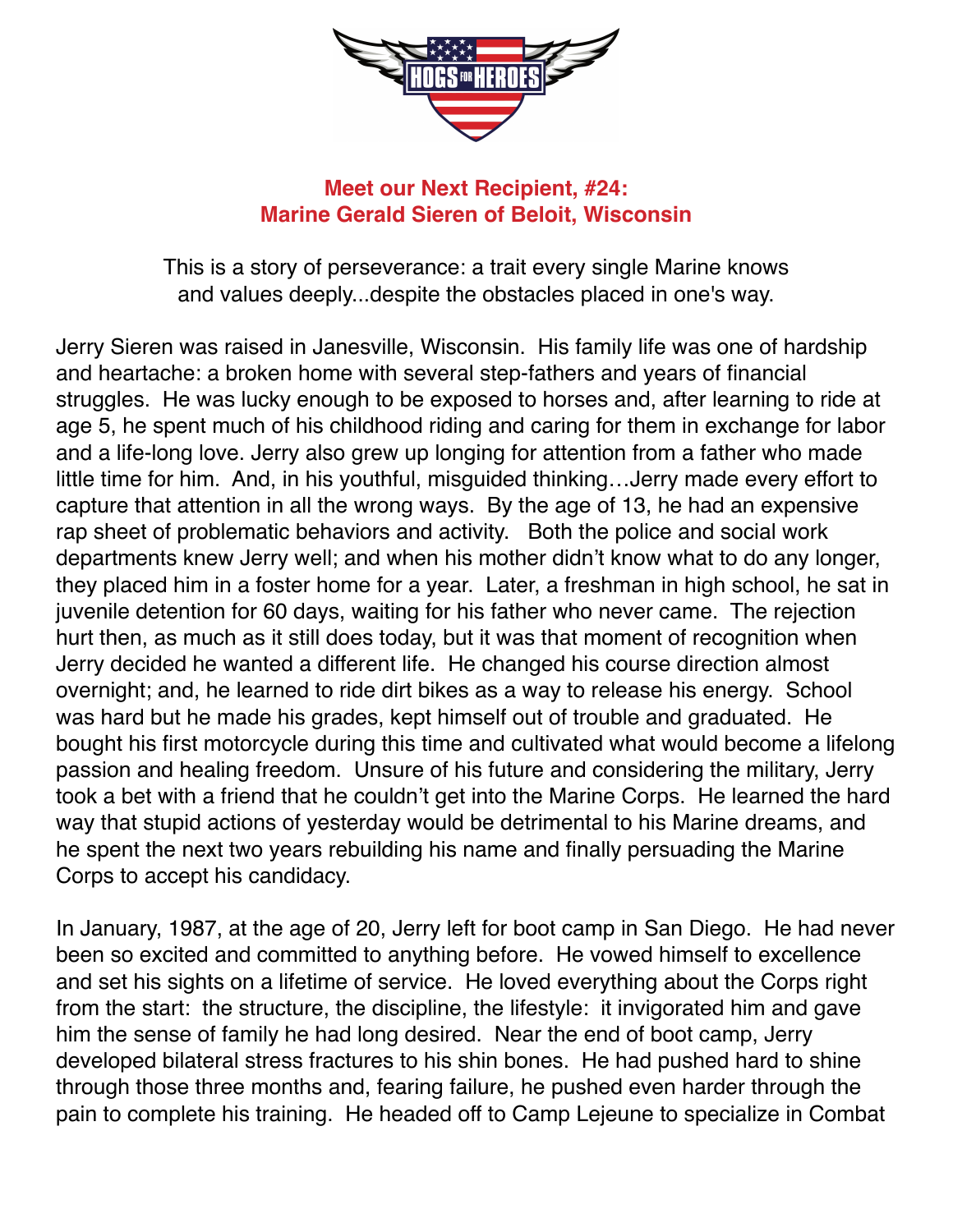Engineering and in the midst of training his stress fractures flared and began affecting his knees. Again, he successfully pushed through the pain and departed for Kaneohe Marine Corps Air Station in Hawaii. A few months in, Jerry finally sought medical attention and was placed on light duty at base headquarters. It wasn't the role he'd hoped to have, but as their new Chief Mail Clerk, Jerry vowed to do the best he could while his legs and knees healed. And he did just that: earning a Meritorious Mast for his excellence in personal performance and operations after a department inspection. He surprisingly found his work enjoyable and, loving the camaraderie, looked forward to supporting base operations. In mid-1988 a new Second Lieutenant arrived with an intent to fix all he thought was wrong with his Marines and his new base. For most of the next year, Jerry would be called into his Executive Officer's private office and verbally abused, degraded and physically assaulted.

Jerry became the direct target for all that was wrong with this man's life and character, both military and personal. A larger man, Jerry was embarrassed by the actions of his smaller-sized XO and didn't talk about the abuse with colleagues. It was 1989 and the military was a different culture: efforts to seek intervention only backfired and resulted in further retaliatory aggression. Fearful, intimidated and unsupported, Jerry took the abuse from his chain of command until the day his XO purposefully took a baton to his hand and fractured two bones. In the investigative aftermath, Jerry was the one deemed expendable and was honorably discharged with a physical disability after 2 years of service. Without control or options, his military dreams came to a crashing halt and it took him 25 years to realize he was not the military failure his untimely discharge made him believe.

His physical injuries would go on to impact his legs and knees for the rest of his life, as would the invisible wounds inflicted. His mind reeling with what just happened, he bought another motorcycle to help find peace and support. The experience tore Jerry down and left him devastated and angry. It stripped him further of his self worth, esteem and confidence and set him on a rollercoaster life path filled with severe depression and regrettable choices as he worked to redefine himself again. He moved from job to job and place to place desperate to fit in and find approval. He would find love… then struggled through three different divorces that gave him four amazing children, but left him with child support bills he is still docked for today. Along the way he earned three degrees to help him find that elusive professional path he desired. Jerry built good times, too, and eventually amassed a successful business with material gains, only to lose it all in the crash of 2008. He moved to his mother's home a broken man and, once again, worked to rebuild an independent life.

Through this all he had his horses: both iron and four-legged that buoyed him and gave him deep, therapeutic comfort. He would ride his motorcycles to clear his mind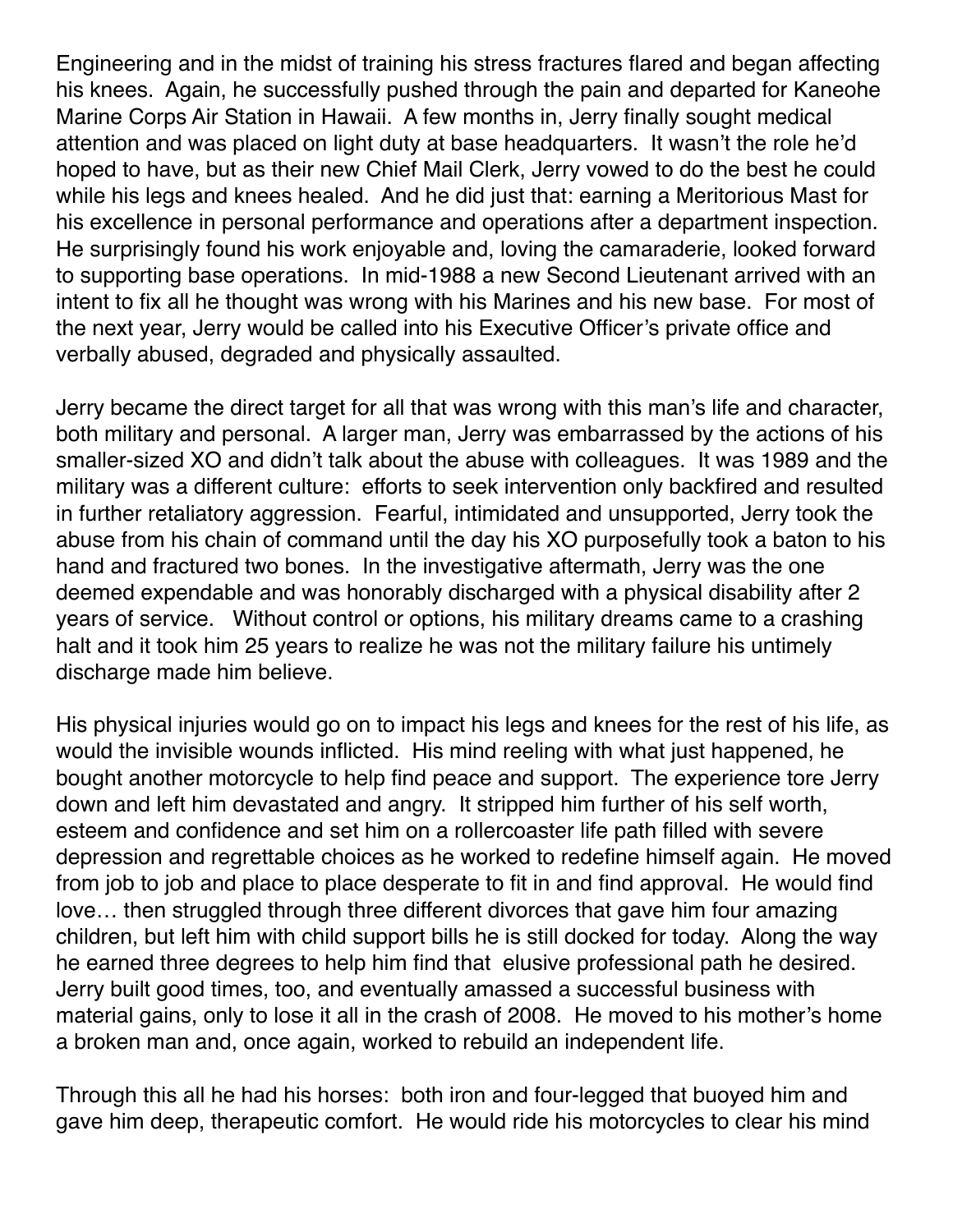and bond with friends, and spend hours with his rescue horses to soothe his soul and share his emotions. Despite this support, his despair and desolation further ebbed and flowed and left him contemplating suicide more times than he cares to recall. Surprised himself, Jerry has managed to successfully push through his pain, his determination strengthened by his love of life and family. But the cycle of more jobs, more places and more failure continued; and he found himself hungry and homeless more times than he can remember. He always made sure his horses were cared for first, often trading labor for boarding. And it was through a boarding experience that he had the chance to work with another struggling Veteran and found an inner strength and blossoming passion for helping others.

In 2015, Jerry landed a job he wholeheartedly believes to be his ultimate life-calling: he became a Veterans Outreach and Recovery Coordinator. In this position he would search for and assist struggling Veterans on the streets in the La Crosse region and work to connect them with resources and support. Drawing from his own life experiences and ability to relate, he put his heart into helping save and redirect others. He was genuine and determined, and he easily connected with others by sharing his own truths. He personally invested himself in their lives and inspired many to seek the help and support they were deserving of. It was the first time in the 25 years since he was discharged that he truly realized that he did, in fact, have military success and finally found pride in his service.

His new work was tough; and although personally fulfilling, its many burdens weighed on his still depressed and struggling self. In 2016, Jerry put a gun to his head and was stopped only by his service dog's efforts. Because he knew the resources he easily referred others to, Jerry finally sought help for himself and eventually received a disability rating for PTSD. With resources and personal support, he continued his Veterans outreach work for six years until just recently taking a position within Rock County as an Assistant County Veterans Service Officer advocating for Veterans rights and claims.

Serving our Country and struggling Veterans in this very different and important way was the call to service Jerry never imagined all those years ago. And while it fills his heart with purpose and keeps his mind focused on helping others, learning to move through ongoing feelings of betrayal and failure continues to take every ounce of concerted effort. Our Advisory Board couldn't help but be impressed with the courage and tenacity in which Jerry has fought his way through his own personal hardships, and those of his fellow Veterans. And it was time someone fought for Jerry.

Jerry last had a motorcycle in 2019 when he sold it to finally buy a home for his new family and used a portion of its sale to purchase a boat for family time. While the